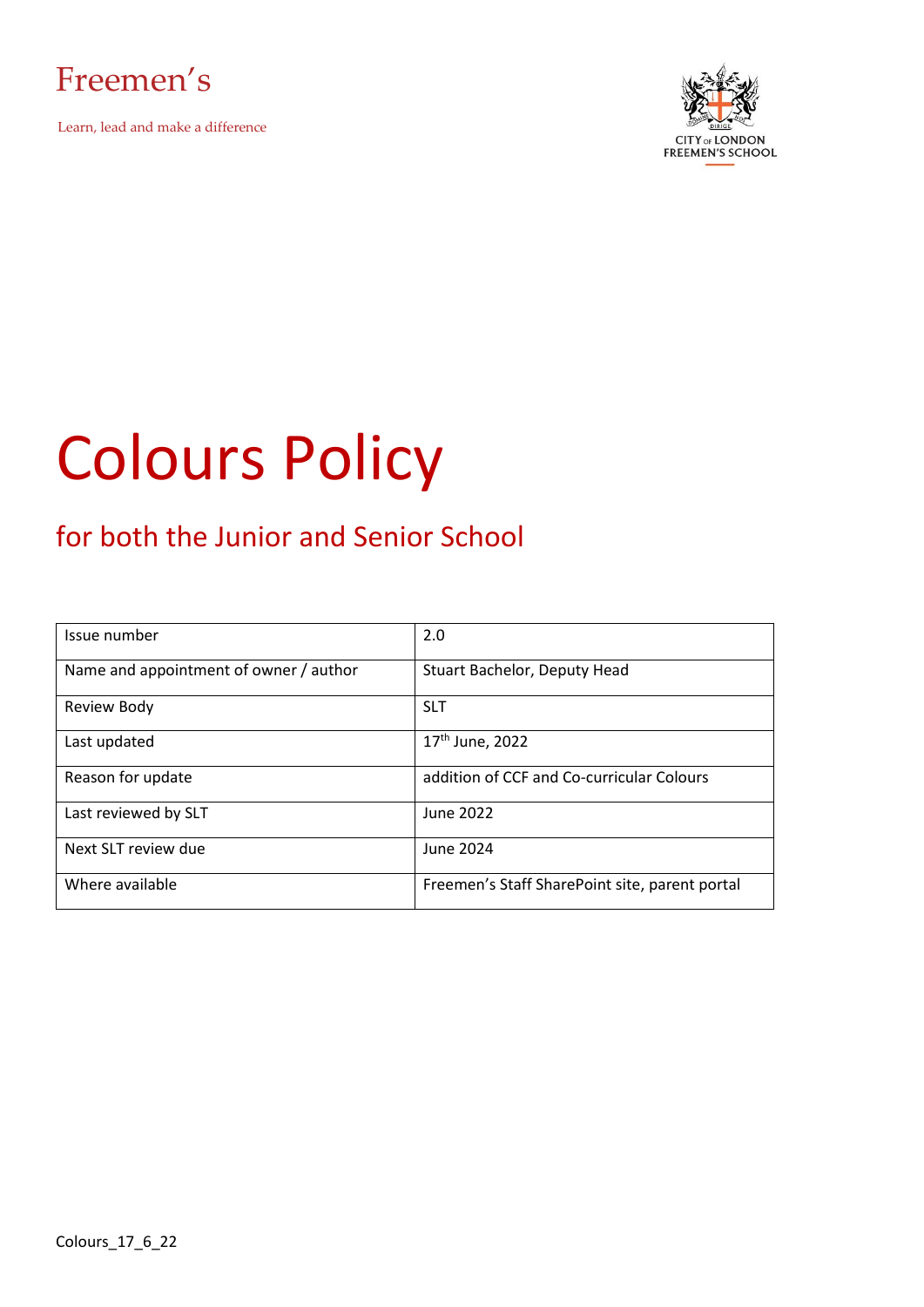



### Colours Policy

#### Purpose of Colours

The aim of Colours is to recognise, reward and celebrate excellent achievement and effort in art, CCF, drama, music, sport, technology, and any other other co-curricular activity within the School.

#### Types of Colours

Junior Art Colours Junior Co-curricular Colours Junior Drama Colours Junior Music Colours Junior Sports Colours\* Junior Technology Colours Senior Art Colours Senior CCF Colours Senior Co-curricular Colours Senior Drama Colours Senior Music Colours Senior Sports Colours\* Senior Technology Colours

*\*Sports Colours are not sub-divided into individual sports. Sports Colours can be given to a pupil who meets the criteria either in a single sport or when his/her performance in sport is considered across more than one discipline.*

#### Eligibility and criteria for Colours

Junior Colours can be awarded at any point in U3/L4 as soon as a pupil is judged to have met the criteria.

Senior Colours can be awarded at any point in U4-U6 as soon as a pupil is judged to have met the criteria.

There is no limit on how many Colours can be awarded to a single pupil. How many Colours a pupil already possesses has no bearing whatsoever on whether or not he/she is awarded further Colours.

Colours are usually awarded for a combination of excellent achievement and effort at Freemen's in that field. However, truly exceptional effort shown by pupils will also be a sufficient condition for Colours to be awarded.

What comprises "excellent" and "exceptional" in the above definitions is at the discretion of Freemen's staff.

Although Freemen's encourages and applauds pupils' participation in activities outside school, Colours are awarded solely on the strength of activities, matches, performances, practices and rehearsals organised by the School and where the pupil is representing the School.

Different disciplines specify their own criteria under these guiding principles, and these can be found as appendices to this Policy. When applying the criteria to Junior School pupils, the age of those pupils is factored in.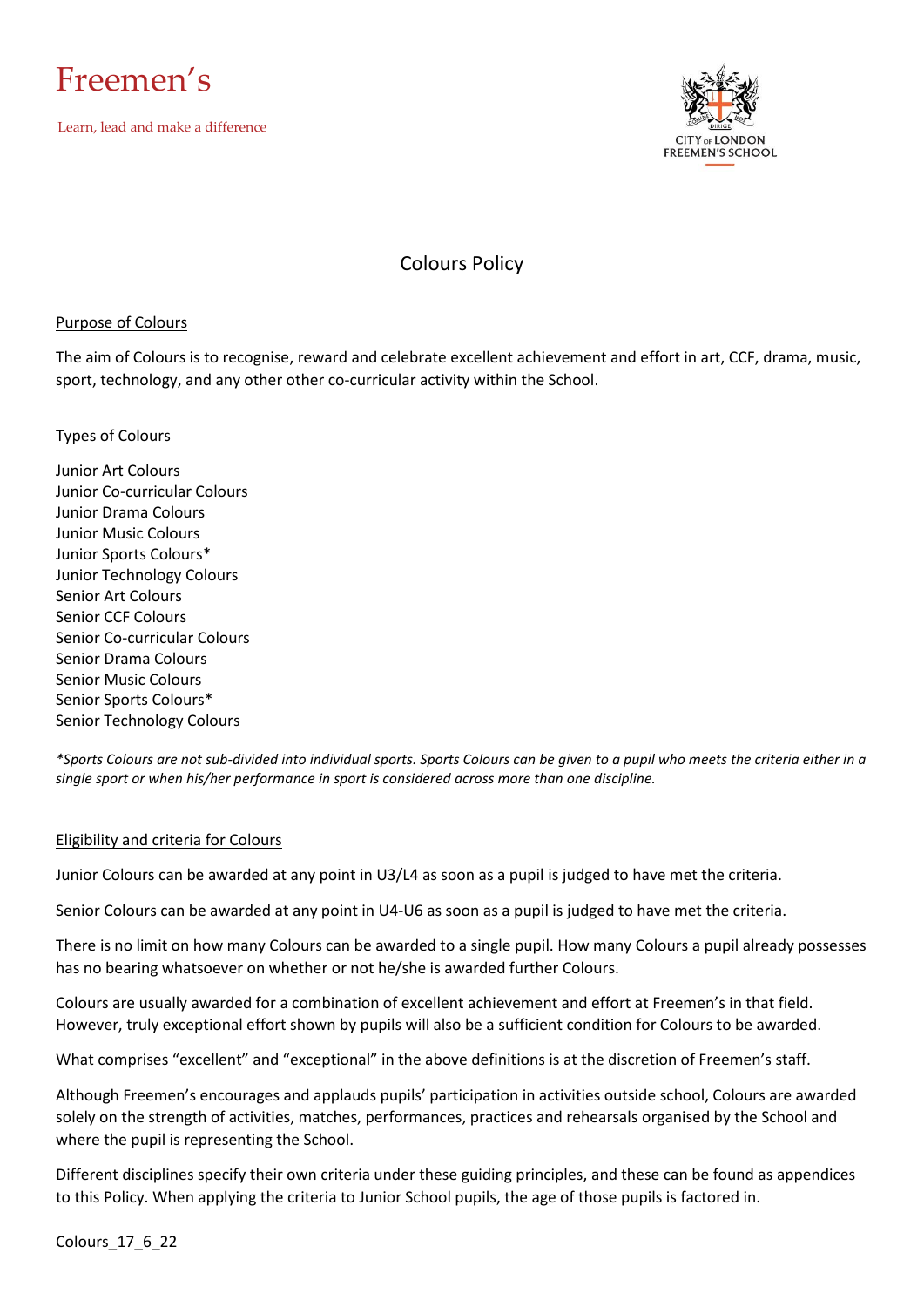



#### Nomination, moderation, ratification and presentation of Colours

Although the School is at pains not to miss the opportunity to award Colours to those who have earned them, they are not bestowed lightly. The School will therefore not seek to award a fixed number of Colours in any one year, and the numbers of Colours awarded may therefore differ across cohorts, genders and disciplines. That is, the sole determinant for awarding Colours is whether or not a particular pupil has met the standard.

Pupils can be informally nominated to the respective Head of Department by any member of staff, who will then decide whether or not to take them forward. Formal nominations are then submitted to the Colours Committee by the Head of Art, Head of Co-curricular (for Co-curricular Colours), CCF Contingent Commander, Head of Drama, Head of Technology, Engineering and Design, Director of Music and Director of Sport.

The Colours Committee meets in November, March and June to consider and then ratify formal nominations. Its members are:

Deputy Head (Chair) Head of Co-curricular Head of Junior School Head of Art CCF Contingent Commander Head of Drama Director of Music Director of Sport Head of Technology, Engineering and Design

The aims of the Committee are to: keep the standards high, but not too high; ensure consistency across disciplines; agree alternative rewards for those falling just short of the standard for Colours.

Each nomination is discussed individually and compared alongside other nominations in different disciplines in order to ensure a level playing-field. Pupils who would probably receive Colours were they of a higher ability may be awarded Distinctions instead.

Colours are presented at an Assembly at the end of Autumn and Spring Terms, and at Prize Day in the Summer Term.

#### Rescinding of Colours

The awarding of Colours is chiefly recognition of one's past endeavours having met a certain standard. However, with them comes the expectation that the recipient will continue to act in a way that is commensurate with their prestigious nature. In the unlikely event that an individual does not act in this way, they may be rescinded by decision of the Headmaster.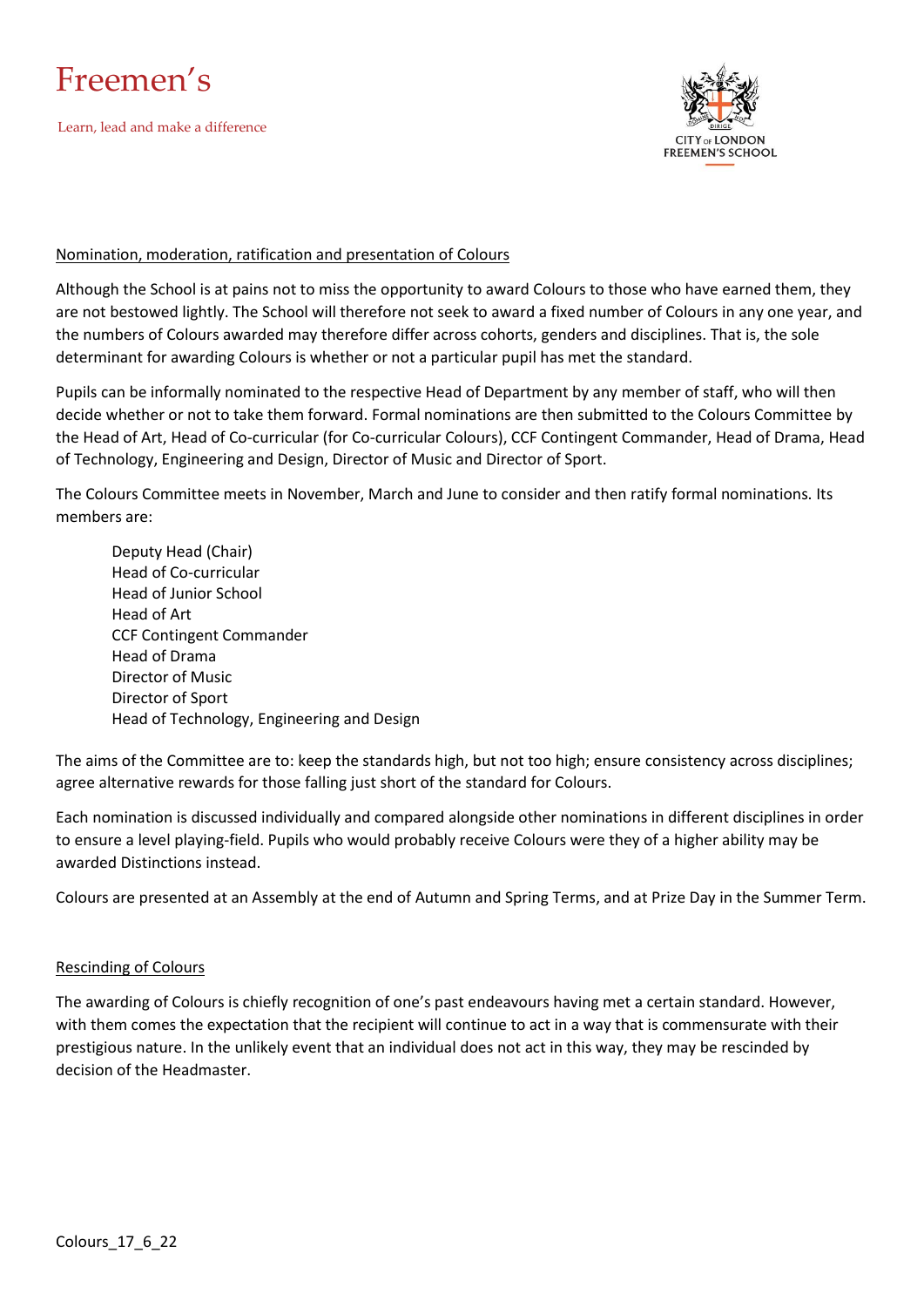## Freemen's

Learn, lead and make a difference



#### Appendix A

#### **Art Colours - Criteria**

A pupil who meets the criteria for Art Colours will do some or all of the following;

- Search out, be appreciative of and enthusiastically pursue the full range of Art opportunities at Freemen's
- Be an ambassador for Art among other members of the School community, especially younger pupils (options evenings, open mornings)
- Give freely of his/her time to mentor other pupils, inspiring them through his/her enthusiasm for the subject
- Utilise time outside of lessons to practise Art
- Take advantage of extension tasks
- Engage in Art outside of the lessons and seek inspiration from exhibitions, galleries, museums or through self-led study
- Show initiative and support in preparation for exhibitions
- Run/lead a lunchtime club
- Submit work to external competitions
- Go above and beyond expectations, consistently
- Demonstrate outstanding skill and commitment to Art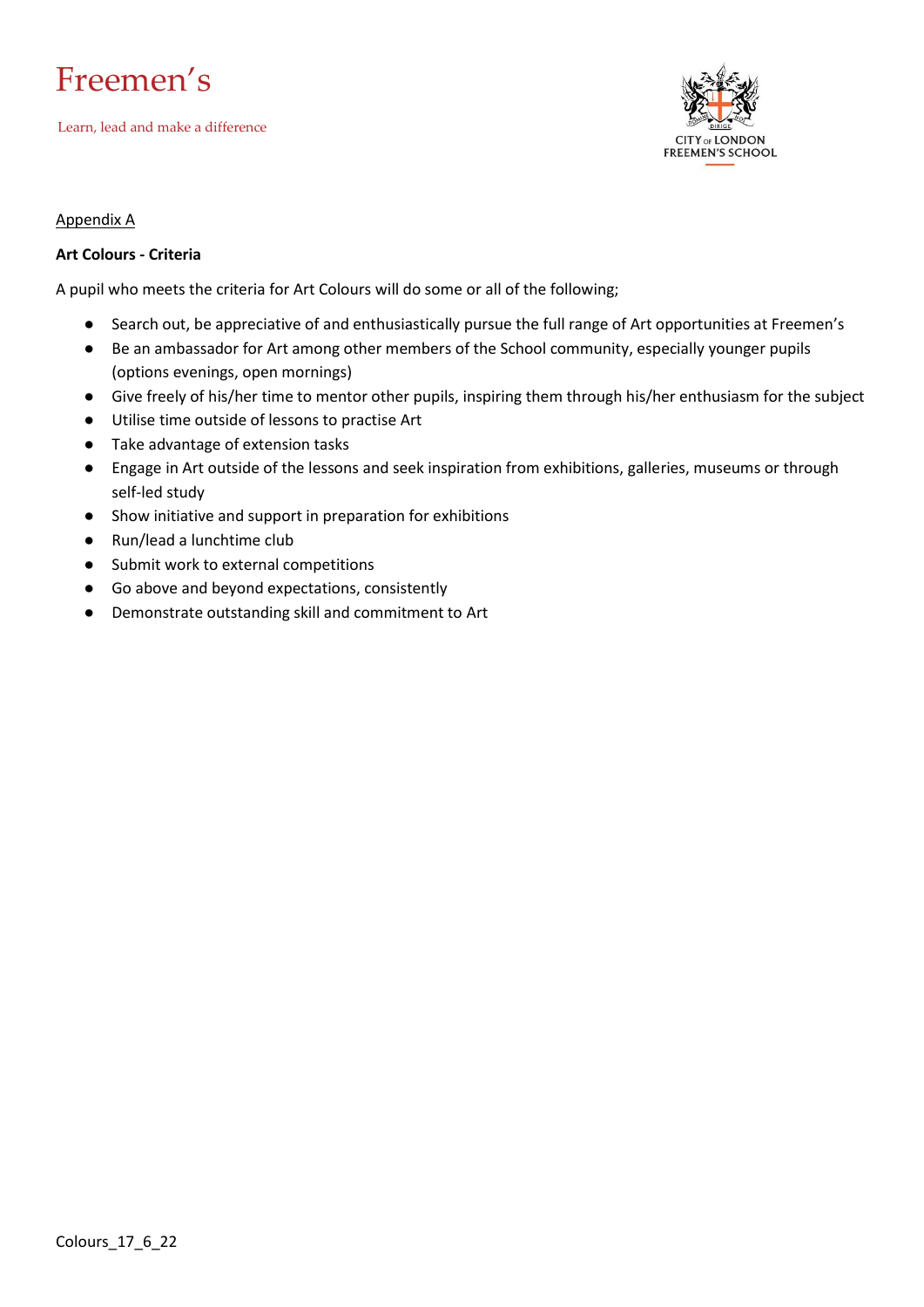



#### Appendix B

#### **Drama Colours – criteria**

A pupil who meets the criteria for Drama Colours will:

- search out, be appreciative of and enthusiastically pursue the full range of Drama opportunities at Freemen's
- be an ambassador for Drama among other members of the School community, especially younger pupils
- be consistently 'on-task' in lessons and rehearsals
- utilise time outside of lessons and rehearsals to practise Drama
- engage in theatre outside of the lesson and seeks inspiration in a range of new and existing works
- support other members of a cast by preparing for his/her role assiduously
- honour any commitment that he/she makes to a production by being reliable, punctual and going the extra mile if necessary
- *for performers*: have unusually high levels of confidence, stage presence, flair and creativity
- *for technical roles*: have extremely close attention to detail, ability to think on one's feet when things go wrong and exceptional reliability
- balance being a self-starter and showing independence with seeking out help and advice when it is best to do so
- embrace the new and unfamiliar; resist staying in his/her 'comfort zone', including being type-cast
- be committed to improving his/her skills by accepting feedback non-defensively and acting upon it; a willingness to work on areas of weakness rather than just playing to his/her strengths
- show leadership within a team yet without dominating to the exclusion of others; ability to bring out the best in other members of an ensemble
- recognising the value of all members of an ensemble
- desire to celebrate the successes of others and commitment to helping them make a success of their role in a production
- have the courage to stand out from the crowd and be proud of what they are doing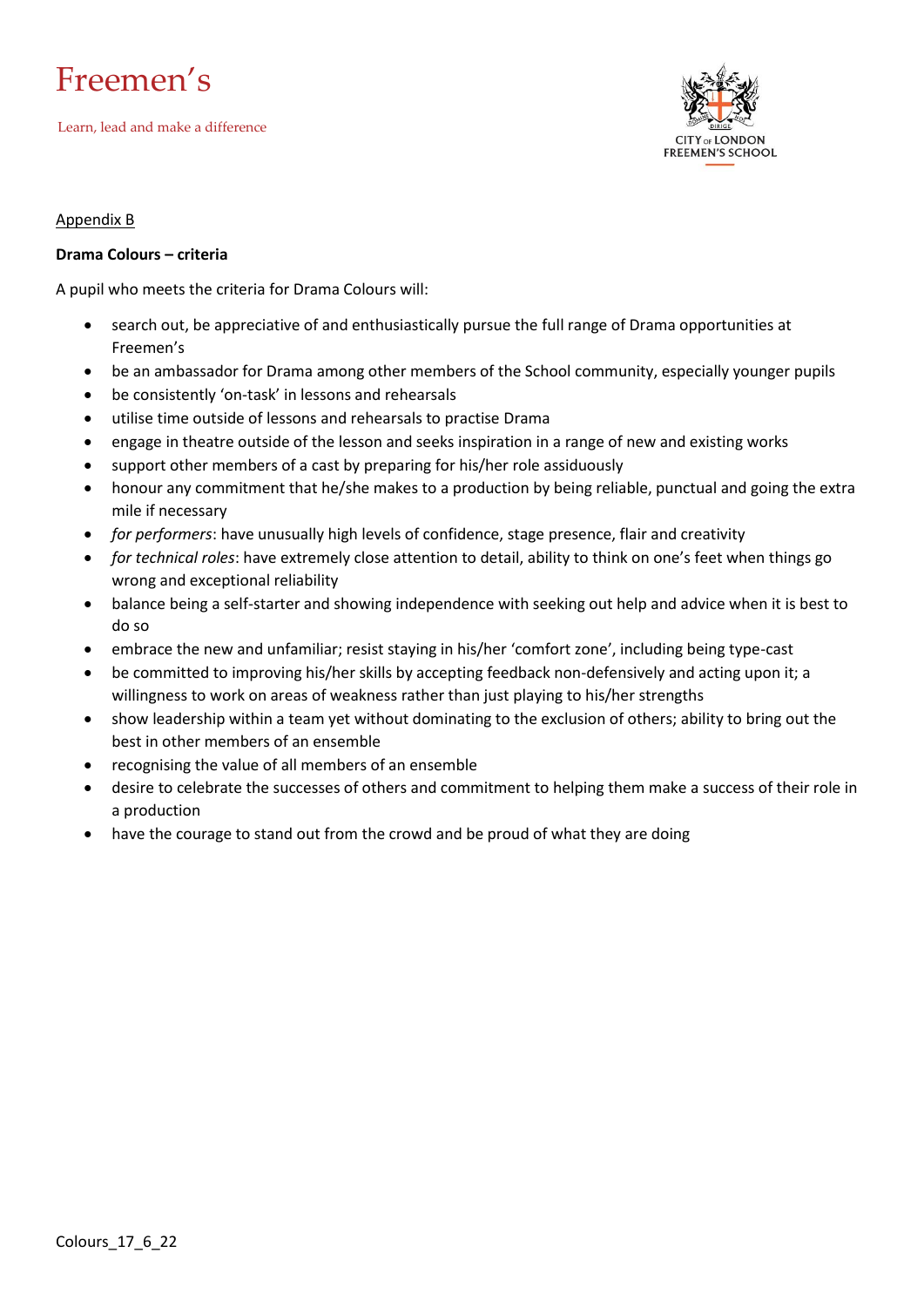



#### Appendix C

#### **Music Colours – criteria**

Essential:

- outstanding contribution towards musical activities at the school attendance and participation in rehearsals; assistance with groups; positive and enthusiastic approach to music making; a consistently high level of music making as below success in Music Festivals such as Pro Corda;
- outstanding achievements in ABRSM / Trinity exams as follows (or a commensurate or higher level of musical achievement or accomplishment without the taking of exams):

Juniors (U3/L4) - Examination success – Distinction at Grade 6 or higher

Seniors (U4-U5) – Examination success – Distinction at Grade 7 or higher

Sixth Form – Examination success – Distinction at Grade 8 or higher (Advanced Certificate / Diploma)

#### Desirable :

• representing the School in a national organisation such as National Youth Orchestra or National Youth Choir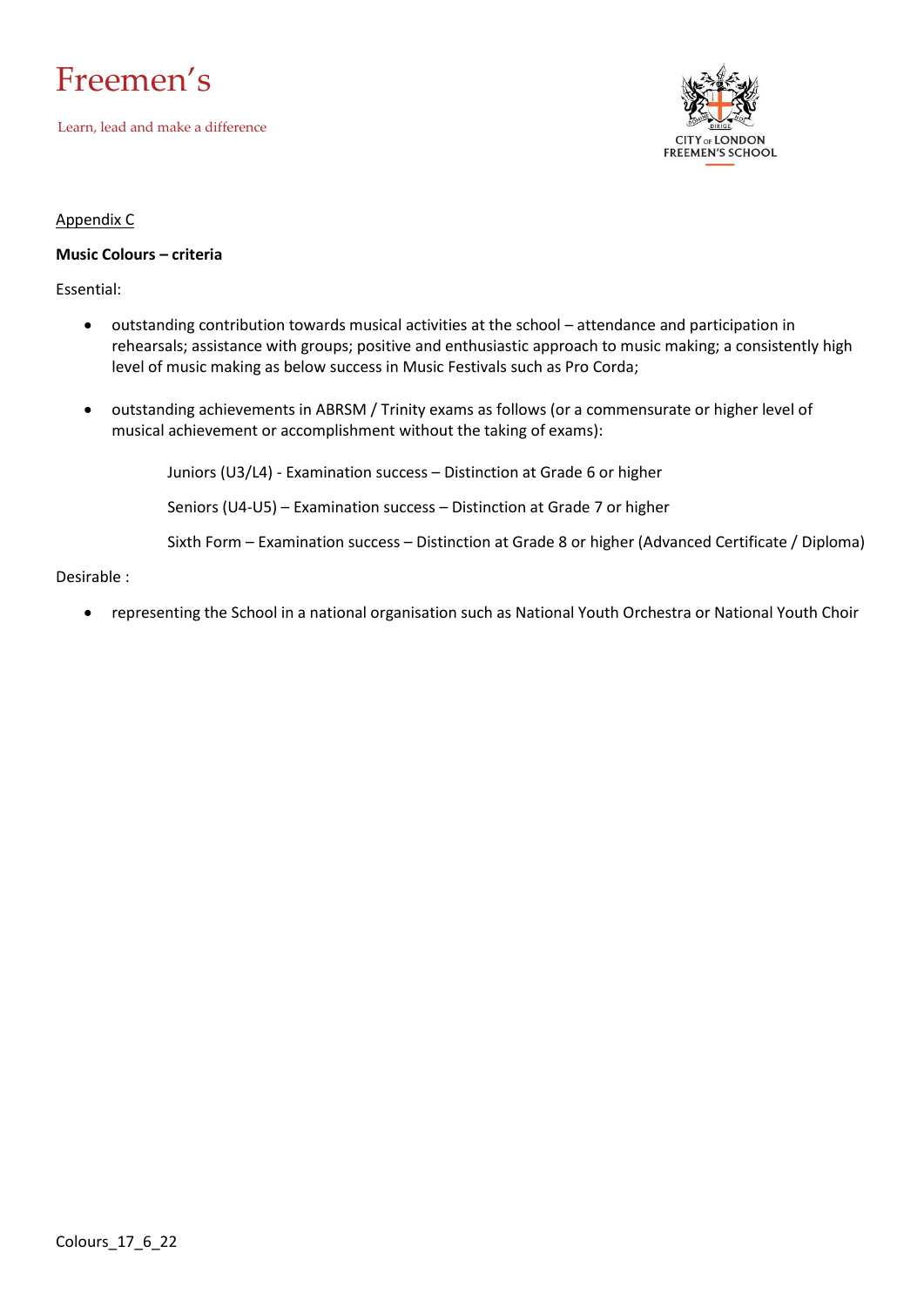



#### Appendix D

#### **Sports Colours - criteria**

The award of Colours should be the ultimate accolade for any student engaged in Sport at Freemen's. Sports Colours should be a goal that students strive for providing a wonderful motivational tool. These awards should neither be given lightly nor expected, whilst every effort must be made to ensure that the 'currency is not devalued' by their over use. Playing at 1st team level by itself can never be a justification for the award of Colours. This policy is reviewed annually by the PE & Games department to ensure it is both fair and rigorous.

All Colours are awarded based on our 'Professional Judgement' and although criteria is based on excellence & performance the pupil will need to have an extremely proactive approach to sport and show high levels of commitment within school. Generally only 'A' team colours will be awarded. However, Colours can be awarded to some B team pupils who have shown exceptional effort & attitude, and who also fulfil the criteria below.

- The student has shown particular commitment to sport throughout the school year/season
- The student has shown good leadership skills & qualities
- The student has shown greater ability to work together well with their peers in a team context than might otherwise be expected

• The student has shown high levels of dedication and determination to succeed in an individual or team sport as well as exhibiting a pro-active role within the sport

• The student has to have set an exceptional example: they have been a good 'role model' for the rest of the year/school

The student has to have been highly motivated and performed consistently to a high standard in their sport(s) in both training and in matches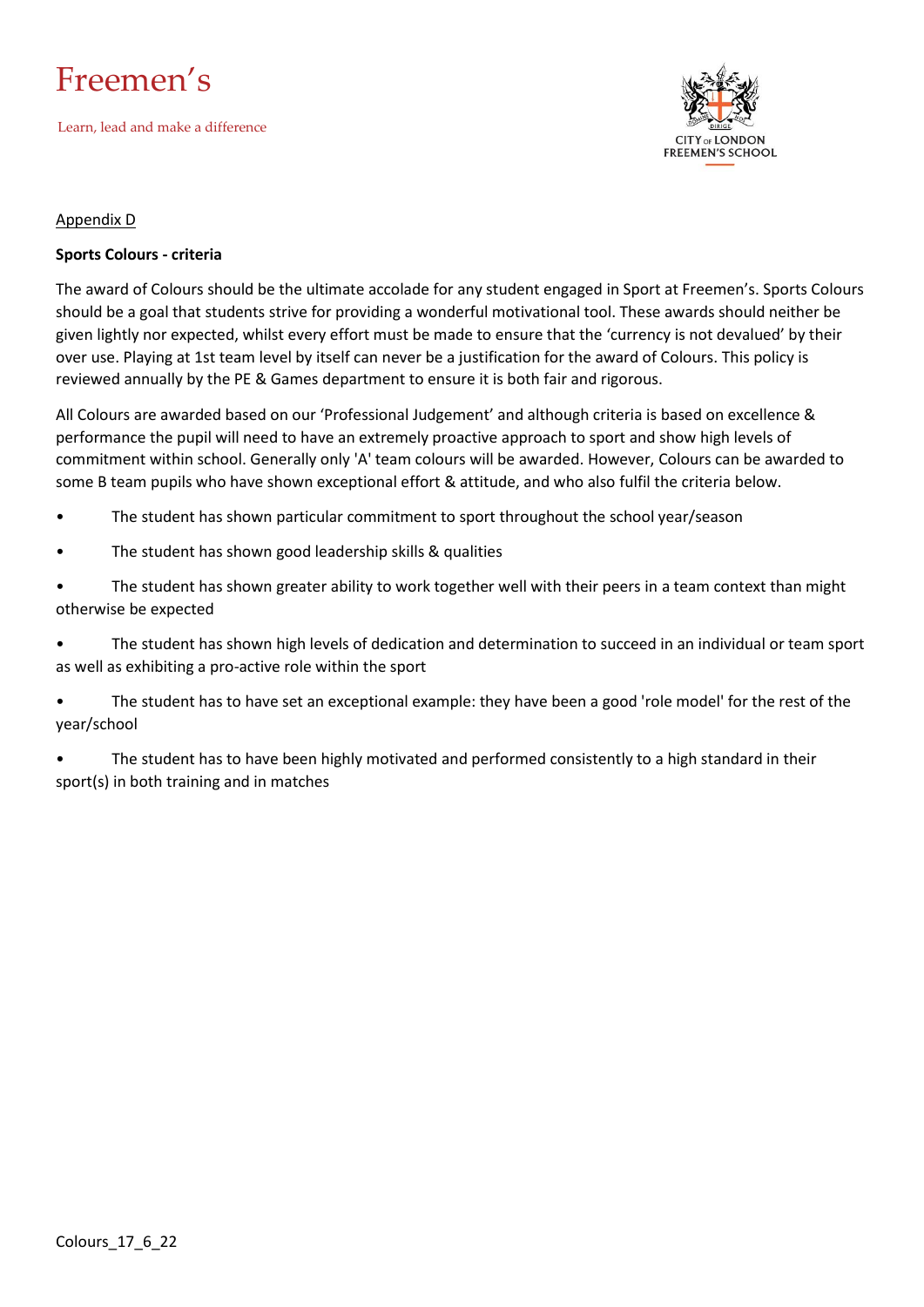## Freemen's

Learn, lead and make a difference



#### Appendix E

#### **Technology Colours – criteria**

A holder of Technology, Engineering and Design Colours will:

- produce DT/FT work of a consistently high standard in lessons and after school clubs, working as independently as possible
- follow a complex set of instructions to the letter and take pleasure in being able to do so without unnecessary assistance
- constantly seek to 'upskill' himself/herself by using new and complex techniques
- regard a problem as a challenge rather than as an inconvenience, working with tenacity and flexibility to find a solution
- show resourcefulness and initiative so that progress can be made with only limited materials
- use creativity to design innovative solutions
- take pride in being original rather than merely adopting the ideas of others
- be self-analytical, constantly exposing his/her own designs to constructive criticism with a view to making them better still
- be an ambassador for the discipline as a whole
- give freely of his/her time to mentor other pupils, inspiring them through his/her enthusiasm for the subject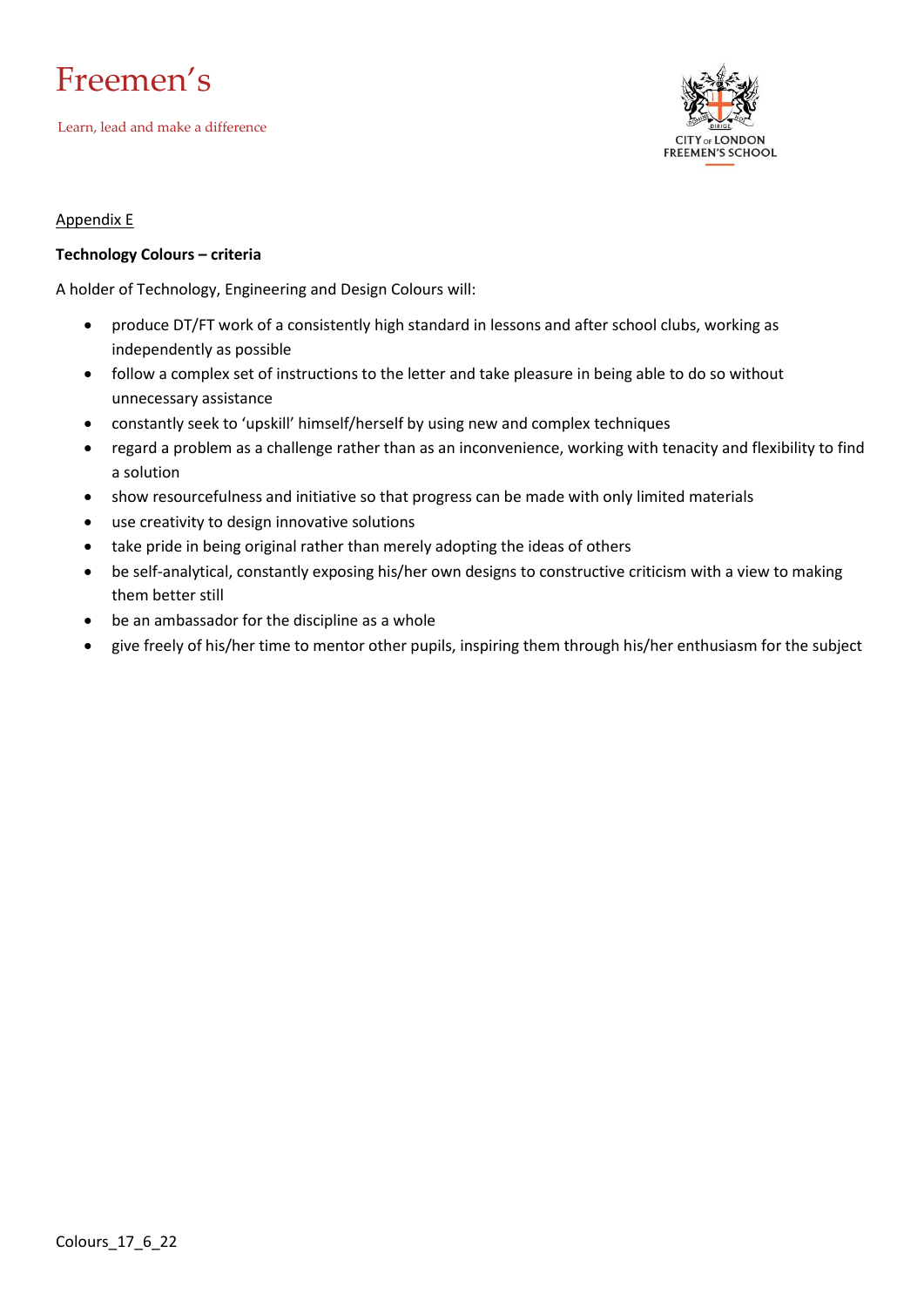



#### Appendix F

#### **CCF Colours- Criteria**

**Aim:** The aim of the CCF Colours Scheme is to recognise and reward individuals within the CCF that contribute to the contingent through actions that wouldn't usually merit a promotion in rank.

**Awarding Criteria:** Cadets must meet all of the following in order to be awarded colours;

1. Creating content to aid in the learning and development of the cadets.

2. Helping the SSI with stores (over a prolonged period of time and not including DofE volunteering **AND/OR** Volunteering to help with or to be a lead NCO on a particular part of the syllabus, ensuring that the lessons taught and the resources are of the highest standard.

- 3. Mentoring and Developing cadets that may be struggling with aspects of the APC/RAF-APC.
- 4. Representing the contingent at external courses and events, and doing so in a manner that reflects well upon the contingent.
- 5. Always attending with a positive attitude and looking smart and correctly dressed.
- 6. Outstanding attendance and willingness to honour their CCF commitments.